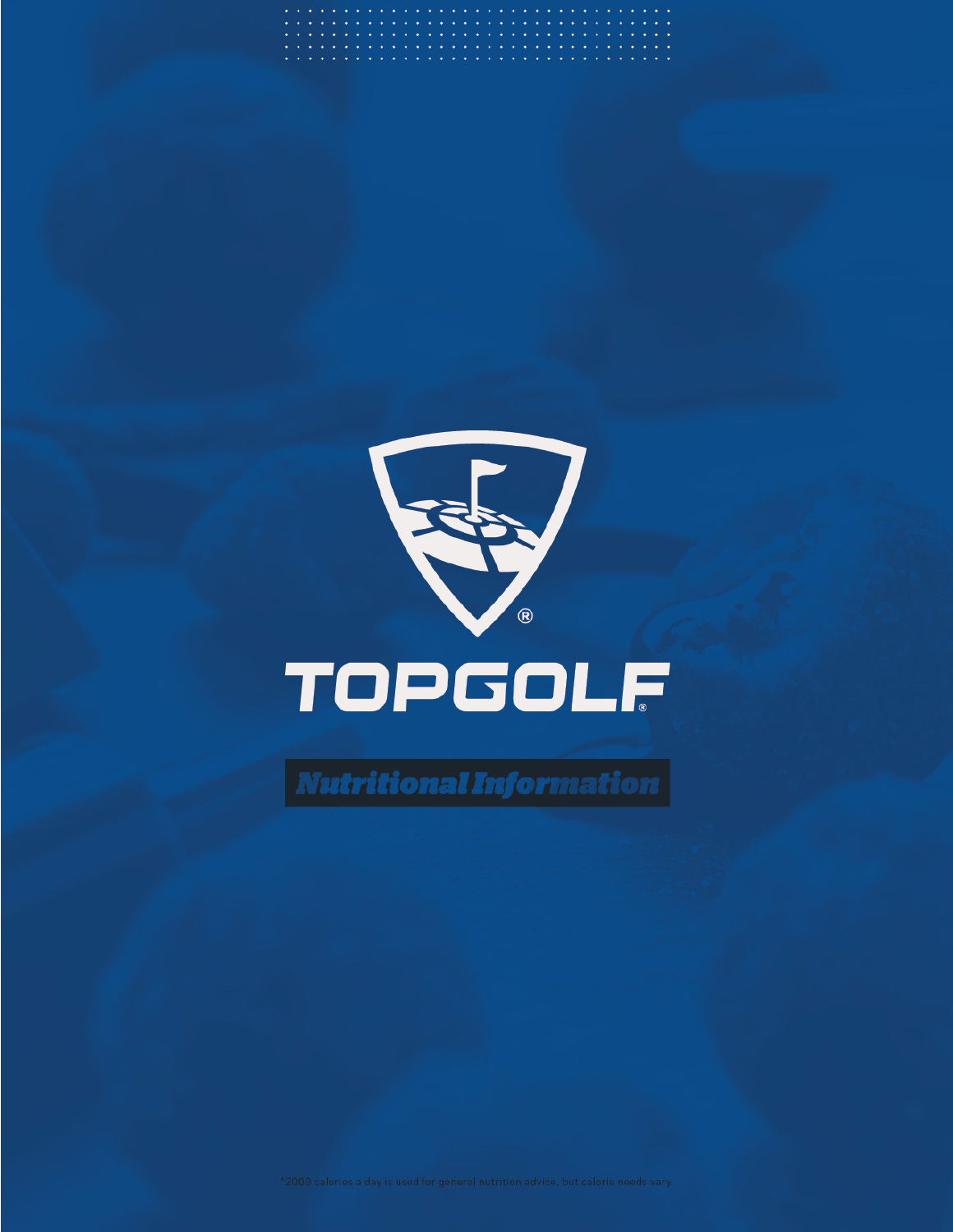| 53<br><b>Buffalo Chicken Dip</b><br>200<br>3550<br>130<br>1720<br>960<br>$\overline{51}$<br>108<br>0<br>0<br>40<br>8<br>6<br>0<br>3<br>39<br>Cheese Fries 1460<br>1040<br>117<br>35<br>4.0<br>6<br>140<br>2900<br>980<br>72<br>6<br>$\overline{0}$<br>$\overline{7}$<br>28<br>$\mathbf 0$<br>1.0<br>2350<br>63<br>3<br>35<br>Cheesy Macaroni Bites 1050<br>660<br>74<br>0<br>125<br>270<br><b>Chicken Skewers</b><br>5.0<br>40<br>470<br>300<br>34<br>115<br>800<br>90<br>3<br>$\overline{2}$<br>53<br>39<br>Crispy Chicken Strips 1220<br>850<br>130<br>2010<br>580<br>5<br>96<br>11<br>0<br>3<br>Chips & Queso 1520<br>45<br>3<br>46<br>800<br>90<br>$\overline{0}$<br>120<br>3020<br>240<br>8<br>130<br>$\overline{7}$<br>Fried Pickle Chips 1270<br>950<br>13<br>4570<br>110<br>2<br>6<br>3<br>107<br>0<br>0<br>30<br>63<br>25<br>16<br>2280<br>19<br>Guac & Chips 1310<br>650<br>3.0<br>950<br>147<br>20<br>8<br>74<br><b>Harvest Hummus</b><br>8<br>10<br>800<br>490<br>55<br>4.5<br>1.0<br>1390<br>470<br>69<br>8<br>16<br>1.5<br><b>Loaded Sheet Pan Nachos</b><br>51<br>$\overline{7}$<br>54<br>1510<br>870<br>98<br>0<br>200<br>3400<br>330<br>99<br>8<br>32<br>9<br>5.0<br>9<br>3<br>Topgolf Wings (No Sauce Or<br>480<br>55<br>100<br>390<br>330<br>4<br>1<br>650<br>Dressing)<br>95<br><b>Topgolf Wings Trio (No Sauce</b><br>27<br>1130<br>9<br>$\overline{2}$<br>6<br>$\overline{4}$<br>1950 1450<br>164<br>26<br>15<br>295<br>880<br>Or Dressing)<br>45<br>5<br>0.5<br>0.5<br>1100<br>15<br>58<br>49<br>Add Asian Wing Sauce<br>280<br>0<br>1<br>1570<br>55<br>3<br><b>Add BBQ Sauce</b><br>230<br>$\Omega$<br>61<br>$\overline{2}$<br>440<br>2<br><b>Add Blue Cheese</b><br>280<br>250<br>28<br>6<br>30<br>3660<br><b>Add Buffalo Sauce</b><br>100<br>100<br>12<br>8<br>30<br>5.0<br>$\overline{2}$<br>Add Garlic Parmesan Sauce<br>320<br>290<br>33<br>$\mathbf{0}$<br>20<br>350<br>4<br>1<br>0<br>30<br>$\overline{0}$<br>0.5<br>3.5<br>35<br>1070<br>$\mathbf{1}$<br><b>Add Lemon Pepper</b><br>130<br>120<br>14<br>9<br>15<br>32<br>5.0<br>600<br>$\overline{4}$<br>2<br><b>Add Ranch</b><br>300<br>280<br>10<br>31<br>5<br><b>Shrimp Tempura</b><br>460<br>52<br>5<br>0.5<br>$\mathbf{0}$<br>270<br>1900<br>420<br>16<br>$\overline{2}$<br>680<br>36<br>7<br>1680<br>6<br><b>Tres Tacos Chicken</b><br>670<br>290<br>33<br>1.0<br>2.0<br>90<br>470<br>60<br>7 | <b>Bites &amp; Shareables</b> | Calories | Calories from fat | Total Fat (g) | Saturated Fat (g) | Trans Fat (g) | Polyunsaturated Fat (g) | Fat(g)<br>Monounsaturated | Cholesterol (mg) | Sodium (mg) | Potassium (mg) | Total Carbohydrate (g) | Dietary Fiber (g) | Sugars (g) | Added Sugars (g) | Protein (g) |
|-------------------------------------------------------------------------------------------------------------------------------------------------------------------------------------------------------------------------------------------------------------------------------------------------------------------------------------------------------------------------------------------------------------------------------------------------------------------------------------------------------------------------------------------------------------------------------------------------------------------------------------------------------------------------------------------------------------------------------------------------------------------------------------------------------------------------------------------------------------------------------------------------------------------------------------------------------------------------------------------------------------------------------------------------------------------------------------------------------------------------------------------------------------------------------------------------------------------------------------------------------------------------------------------------------------------------------------------------------------------------------------------------------------------------------------------------------------------------------------------------------------------------------------------------------------------------------------------------------------------------------------------------------------------------------------------------------------------------------------------------------------------------------------------------------------------------------------------------------------------------------------------------------------------------------------------------------------------------------------------------------------------------------------------------------------------------------------------------------------------------------------------------------------------------------------------------------------------------------------------------------------------------------------------------------------------------------------------------------------------------------------|-------------------------------|----------|-------------------|---------------|-------------------|---------------|-------------------------|---------------------------|------------------|-------------|----------------|------------------------|-------------------|------------|------------------|-------------|
|                                                                                                                                                                                                                                                                                                                                                                                                                                                                                                                                                                                                                                                                                                                                                                                                                                                                                                                                                                                                                                                                                                                                                                                                                                                                                                                                                                                                                                                                                                                                                                                                                                                                                                                                                                                                                                                                                                                                                                                                                                                                                                                                                                                                                                                                                                                                                                                     |                               |          |                   |               |                   |               |                         |                           |                  |             |                |                        |                   |            |                  |             |
|                                                                                                                                                                                                                                                                                                                                                                                                                                                                                                                                                                                                                                                                                                                                                                                                                                                                                                                                                                                                                                                                                                                                                                                                                                                                                                                                                                                                                                                                                                                                                                                                                                                                                                                                                                                                                                                                                                                                                                                                                                                                                                                                                                                                                                                                                                                                                                                     |                               |          |                   |               |                   |               |                         |                           |                  |             |                |                        |                   |            |                  |             |
|                                                                                                                                                                                                                                                                                                                                                                                                                                                                                                                                                                                                                                                                                                                                                                                                                                                                                                                                                                                                                                                                                                                                                                                                                                                                                                                                                                                                                                                                                                                                                                                                                                                                                                                                                                                                                                                                                                                                                                                                                                                                                                                                                                                                                                                                                                                                                                                     |                               |          |                   |               |                   |               |                         |                           |                  |             |                |                        |                   |            |                  |             |
|                                                                                                                                                                                                                                                                                                                                                                                                                                                                                                                                                                                                                                                                                                                                                                                                                                                                                                                                                                                                                                                                                                                                                                                                                                                                                                                                                                                                                                                                                                                                                                                                                                                                                                                                                                                                                                                                                                                                                                                                                                                                                                                                                                                                                                                                                                                                                                                     |                               |          |                   |               |                   |               |                         |                           |                  |             |                |                        |                   |            |                  |             |
|                                                                                                                                                                                                                                                                                                                                                                                                                                                                                                                                                                                                                                                                                                                                                                                                                                                                                                                                                                                                                                                                                                                                                                                                                                                                                                                                                                                                                                                                                                                                                                                                                                                                                                                                                                                                                                                                                                                                                                                                                                                                                                                                                                                                                                                                                                                                                                                     |                               |          |                   |               |                   |               |                         |                           |                  |             |                |                        |                   |            |                  |             |
|                                                                                                                                                                                                                                                                                                                                                                                                                                                                                                                                                                                                                                                                                                                                                                                                                                                                                                                                                                                                                                                                                                                                                                                                                                                                                                                                                                                                                                                                                                                                                                                                                                                                                                                                                                                                                                                                                                                                                                                                                                                                                                                                                                                                                                                                                                                                                                                     |                               |          |                   |               |                   |               |                         |                           |                  |             |                |                        |                   |            |                  |             |
|                                                                                                                                                                                                                                                                                                                                                                                                                                                                                                                                                                                                                                                                                                                                                                                                                                                                                                                                                                                                                                                                                                                                                                                                                                                                                                                                                                                                                                                                                                                                                                                                                                                                                                                                                                                                                                                                                                                                                                                                                                                                                                                                                                                                                                                                                                                                                                                     |                               |          |                   |               |                   |               |                         |                           |                  |             |                |                        |                   |            |                  |             |
|                                                                                                                                                                                                                                                                                                                                                                                                                                                                                                                                                                                                                                                                                                                                                                                                                                                                                                                                                                                                                                                                                                                                                                                                                                                                                                                                                                                                                                                                                                                                                                                                                                                                                                                                                                                                                                                                                                                                                                                                                                                                                                                                                                                                                                                                                                                                                                                     |                               |          |                   |               |                   |               |                         |                           |                  |             |                |                        |                   |            |                  |             |
|                                                                                                                                                                                                                                                                                                                                                                                                                                                                                                                                                                                                                                                                                                                                                                                                                                                                                                                                                                                                                                                                                                                                                                                                                                                                                                                                                                                                                                                                                                                                                                                                                                                                                                                                                                                                                                                                                                                                                                                                                                                                                                                                                                                                                                                                                                                                                                                     |                               |          |                   |               |                   |               |                         |                           |                  |             |                |                        |                   |            |                  |             |
|                                                                                                                                                                                                                                                                                                                                                                                                                                                                                                                                                                                                                                                                                                                                                                                                                                                                                                                                                                                                                                                                                                                                                                                                                                                                                                                                                                                                                                                                                                                                                                                                                                                                                                                                                                                                                                                                                                                                                                                                                                                                                                                                                                                                                                                                                                                                                                                     |                               |          |                   |               |                   |               |                         |                           |                  |             |                |                        |                   |            |                  |             |
|                                                                                                                                                                                                                                                                                                                                                                                                                                                                                                                                                                                                                                                                                                                                                                                                                                                                                                                                                                                                                                                                                                                                                                                                                                                                                                                                                                                                                                                                                                                                                                                                                                                                                                                                                                                                                                                                                                                                                                                                                                                                                                                                                                                                                                                                                                                                                                                     |                               |          |                   |               |                   |               |                         |                           |                  |             |                |                        |                   |            |                  |             |
|                                                                                                                                                                                                                                                                                                                                                                                                                                                                                                                                                                                                                                                                                                                                                                                                                                                                                                                                                                                                                                                                                                                                                                                                                                                                                                                                                                                                                                                                                                                                                                                                                                                                                                                                                                                                                                                                                                                                                                                                                                                                                                                                                                                                                                                                                                                                                                                     |                               |          |                   |               |                   |               |                         |                           |                  |             |                |                        |                   |            |                  |             |
|                                                                                                                                                                                                                                                                                                                                                                                                                                                                                                                                                                                                                                                                                                                                                                                                                                                                                                                                                                                                                                                                                                                                                                                                                                                                                                                                                                                                                                                                                                                                                                                                                                                                                                                                                                                                                                                                                                                                                                                                                                                                                                                                                                                                                                                                                                                                                                                     |                               |          |                   |               |                   |               |                         |                           |                  |             |                |                        |                   |            |                  |             |
|                                                                                                                                                                                                                                                                                                                                                                                                                                                                                                                                                                                                                                                                                                                                                                                                                                                                                                                                                                                                                                                                                                                                                                                                                                                                                                                                                                                                                                                                                                                                                                                                                                                                                                                                                                                                                                                                                                                                                                                                                                                                                                                                                                                                                                                                                                                                                                                     |                               |          |                   |               |                   |               |                         |                           |                  |             |                |                        |                   |            |                  |             |
|                                                                                                                                                                                                                                                                                                                                                                                                                                                                                                                                                                                                                                                                                                                                                                                                                                                                                                                                                                                                                                                                                                                                                                                                                                                                                                                                                                                                                                                                                                                                                                                                                                                                                                                                                                                                                                                                                                                                                                                                                                                                                                                                                                                                                                                                                                                                                                                     |                               |          |                   |               |                   |               |                         |                           |                  |             |                |                        |                   |            |                  |             |
|                                                                                                                                                                                                                                                                                                                                                                                                                                                                                                                                                                                                                                                                                                                                                                                                                                                                                                                                                                                                                                                                                                                                                                                                                                                                                                                                                                                                                                                                                                                                                                                                                                                                                                                                                                                                                                                                                                                                                                                                                                                                                                                                                                                                                                                                                                                                                                                     |                               |          |                   |               |                   |               |                         |                           |                  |             |                |                        |                   |            |                  |             |
|                                                                                                                                                                                                                                                                                                                                                                                                                                                                                                                                                                                                                                                                                                                                                                                                                                                                                                                                                                                                                                                                                                                                                                                                                                                                                                                                                                                                                                                                                                                                                                                                                                                                                                                                                                                                                                                                                                                                                                                                                                                                                                                                                                                                                                                                                                                                                                                     |                               |          |                   |               |                   |               |                         |                           |                  |             |                |                        |                   |            |                  |             |
|                                                                                                                                                                                                                                                                                                                                                                                                                                                                                                                                                                                                                                                                                                                                                                                                                                                                                                                                                                                                                                                                                                                                                                                                                                                                                                                                                                                                                                                                                                                                                                                                                                                                                                                                                                                                                                                                                                                                                                                                                                                                                                                                                                                                                                                                                                                                                                                     |                               |          |                   |               |                   |               |                         |                           |                  |             |                |                        |                   |            |                  |             |
|                                                                                                                                                                                                                                                                                                                                                                                                                                                                                                                                                                                                                                                                                                                                                                                                                                                                                                                                                                                                                                                                                                                                                                                                                                                                                                                                                                                                                                                                                                                                                                                                                                                                                                                                                                                                                                                                                                                                                                                                                                                                                                                                                                                                                                                                                                                                                                                     |                               |          |                   |               |                   |               |                         |                           |                  |             |                |                        |                   |            |                  |             |
|                                                                                                                                                                                                                                                                                                                                                                                                                                                                                                                                                                                                                                                                                                                                                                                                                                                                                                                                                                                                                                                                                                                                                                                                                                                                                                                                                                                                                                                                                                                                                                                                                                                                                                                                                                                                                                                                                                                                                                                                                                                                                                                                                                                                                                                                                                                                                                                     |                               |          |                   |               |                   |               |                         |                           |                  |             |                |                        |                   |            |                  |             |
|                                                                                                                                                                                                                                                                                                                                                                                                                                                                                                                                                                                                                                                                                                                                                                                                                                                                                                                                                                                                                                                                                                                                                                                                                                                                                                                                                                                                                                                                                                                                                                                                                                                                                                                                                                                                                                                                                                                                                                                                                                                                                                                                                                                                                                                                                                                                                                                     | <b>Tres Tacos Steak</b>       | 810      | 420               | 47            | 14                |               | 1.5                     | 11                        | 90               | 1700        | 870            | 60                     | $\overline{7}$    | 6          |                  | 36          |

1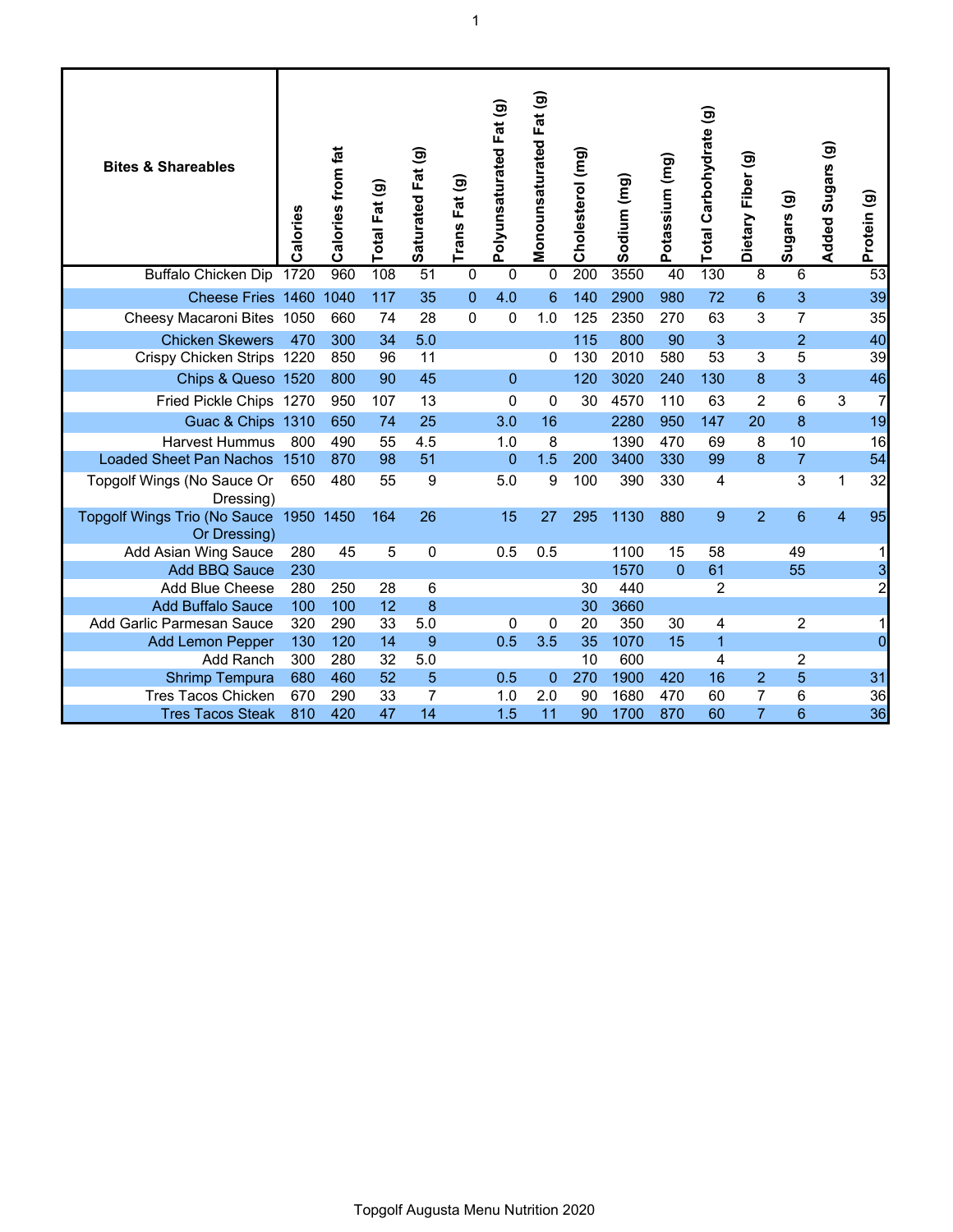| Handhelds & Salads (No<br>Sides)                 | Calories   | Calories from fat | Total Fat (g) | Saturated Fat (g)  | Trans Fat (g) | Polyunsaturated Fat (g)     | Monounsaturated Fat (g)     | Cholesterol (mg)    | Sodium (mg) | Potassium (mg)    | Total Carbohydrate (g) | Dietary Fiber (g)     | Sugars (g)              | Added Sugars (g)     | Protein (g)             |
|--------------------------------------------------|------------|-------------------|---------------|--------------------|---------------|-----------------------------|-----------------------------|---------------------|-------------|-------------------|------------------------|-----------------------|-------------------------|----------------------|-------------------------|
| <b>Classic Cheeseburger</b>                      | 890        | 590               | 66            | $\overline{27}$    |               | 1.0                         | $\overline{16}$             | 170                 | 2200        | 190               | $\overline{35}$        | $\overline{2}$        | $\overline{8}$          |                      | 36                      |
| <b>Fried Chicken Sandwich</b>                    | 700        | 400               | 45            | 10                 |               | 1.0                         | 0.5                         | 110                 | 1150        | 210               | 43                     | $\overline{2}$        | $\overline{7}$          |                      | 31                      |
| <b>Grilled Chicken Sandwich</b>                  | 590        | 270               | 31            | 9                  |               | 1.0                         | 0.5                         | 125                 | 920         | 170               | 35                     | $\overline{2}$        | 9                       |                      | 45                      |
| <b>Chicken Bacon Ranch</b><br>Sandwich           | 900        | 560               | 64            | 16                 |               | 1.0                         | 0.5                         | 140                 | 2460        | 160               | 45                     | $\overline{2}$        | 9                       |                      | 36                      |
| Hot Honey Chicken Sandwich                       | 990        | 570               | 65            | 22                 |               | 1.5                         | 5                           | 155                 | 1550        | 280               | 74                     | 3                     | 37                      | 1                    | 31                      |
| <b>Smokehouse Burger</b>                         | 960        | 560               | 64            | 30                 |               | 1.0                         | 15                          | 195                 | 2500        | 180               | 49                     | $\overline{2}$        | 20                      |                      | 46                      |
| Sunrise Burger                                   | 980        | 610               | 70            | 31                 |               | 1.5                         | 17                          | 405                 | 2110        | 240               | 33                     | $\overline{c}$        | 5                       |                      | 52                      |
| Veggie Burger                                    | 710        | 390               | 45            | 11                 |               | 6                           | 12                          | 25                  | 1140 1070   |                   | 63                     | 16                    | 10                      |                      | 24                      |
| Add Crispy Chicken                               | 170        | 100               | 11            | 1.0                |               |                             |                             | 40                  | 230         | 20                | 5                      |                       |                         |                      | 12                      |
| Asian Salad (Includes Dressing)                  | 400        | 210               | 24            | 2.0                |               | 4.5                         | $9\,$                       |                     | 610         | 810               | 41                     | $\boldsymbol{9}$      | 24                      |                      | $\overline{9}$          |
| Cobb Salad                                       | 630        | 390               | 44            | 13                 |               | 3.0                         | 8                           | 270                 | 1260        | 510               | 23                     | 6                     | 4                       |                      | 33                      |
| <b>House Salad</b>                               | 35         | $\overline{0}$    | $\mathbf{0}$  | $\mathbf 0$        |               | $\mathbf{0}$                |                             |                     | 20          | 470               | 8                      | 3                     | $\overline{\mathbf{4}}$ |                      | $\overline{a}$          |
| <b>Balsamic Vinaigrette</b>                      | 120        | 90                | 10            | 1.0                |               |                             |                             |                     | 400         |                   | 8                      |                       | 8                       |                      |                         |
| <b>Blue Cheese</b>                               | 280        | 250               | 28            | 6                  |               |                             |                             | 30                  | 440         |                   | $\overline{2}$         |                       |                         |                      | $\overline{\mathbf{c}}$ |
| Chipotle Vinaigrette                             | 240        | 210               | 24            | 1.5                |               |                             |                             |                     | 340         | 20                | 10                     |                       | 9                       |                      | $\pmb{0}$               |
| <b>Green Goddess</b>                             | 200        | 190               | 22            | 3.0                |               |                             |                             | 10                  | 490         | 90                | 3                      |                       | $\overline{1}$          |                      | 1                       |
| <b>Honey Mustard</b>                             | 320        | 250               | 28            | 4.0                |               |                             |                             | 20                  | 270         |                   | 16                     |                       | 14                      |                      |                         |
| <b>Mustard Vinaigrette</b>                       | 250        | 210               | 24            | 1.5                |               |                             |                             |                     | 240         | 15                | 9                      |                       | 9                       |                      |                         |
| Ranch                                            | 300        | 280               | 32            | 5.0                |               |                             |                             | 10                  | 600         |                   | 4                      |                       | $\overline{c}$          |                      |                         |
| <b>Desserts</b>                                  | Calories   | Calories from fat | Total Fat (g  | at(9)<br>Saturated | Trans Fat (g  | rated Fat (g)<br>Polyunsatu | urated Fat (g)<br>Monounsat | (mg)<br>Cholesterol | Sodium (m   | (mg)<br>Potassium | Total Carbohydrate (g) | er (g)<br>Dietary Fib | Sugars (g)              | ars (g)<br>Added Sug | Protein (g)             |
| <b>Chocolate Shake</b>                           | 600        | 140               | 16            | $\overline{11}$    |               |                             |                             | 60                  | 320         | 660               | 106                    | $\overline{2}$        | 91                      | 39                   | 11                      |
| <b>Strawberry Shake</b><br>Cookies & Cream Shake | 630        | 140               | 16            | 10                 |               |                             |                             | 60<br>60            | 290         | 560               | 112                    |                       | 105                     | 39                   | 10                      |
| Churros (No Sauce)                               | 650<br>570 | 190<br>280        | 21<br>32      | 12<br>21           |               | 1.0                         | 2.0                         | 280                 | 410<br>1210 | 660<br>115        | 106<br>64              | 2<br>2                | 85<br>40                | 39<br>39             | 11                      |
| Churros: Add Nutella                             | 230        | 140               | 15            | 8                  |               | 0                           | 3.5                         | 40                  | 170         | 20                | 21                     |                       | 18                      | $\overline{c}$       | 9<br>$\mathbf{1}$       |
| <b>Churros: Add Salted Caramel</b>               | 200        | 80                | 9             | $6\phantom{1}$     |               | $\pmb{0}$                   | 2.5                         | 35                  | 230         | 20                | 28                     |                       | 21                      | $\overline{1}$       | $\mathbf 0$             |
| Churros: Add Strawberry                          | 190        | 100               | 11            | $\overline{7}$     |               | 0                           | 3.5                         | 40                  | 170         | 20                | 22                     |                       | 19                      | $\overline{c}$       | $\mathbf 1$             |
| Injectable Donut Holes (No 1880 1110<br>Sauce)   |            |                   | 126           | 37                 |               |                             |                             | 50                  | 1830        | 55                | 173                    | 11                    | 82                      | 39                   | 15                      |
| Donut Holes: Add Bavarian<br>Cream               | 45         | 5                 | 0.5           | 0                  |               | 0                           | $\pmb{0}$                   |                     | 45          |                   | 10                     |                       | 8                       |                      |                         |
| Donut Holes: Add Chocolate                       | 60         | $\mathbf{0}$      | $\mathbf{0}$  | $\overline{0}$     |               |                             |                             |                     | 10          | 40                | 16                     |                       | 13                      |                      | 0                       |
| Donut Holes: Add Raspberry                       | 50         |                   |               |                    |               |                             |                             |                     | 20          |                   | 14                     |                       | 13                      |                      |                         |
| S'mores Dip 1840                                 |            | 690               | 78            | 35                 |               | 3.0                         | 3.5                         | 25                  | 890         | 210               | 271                    | $\bf 8$               | 183                     | 26                   | 22                      |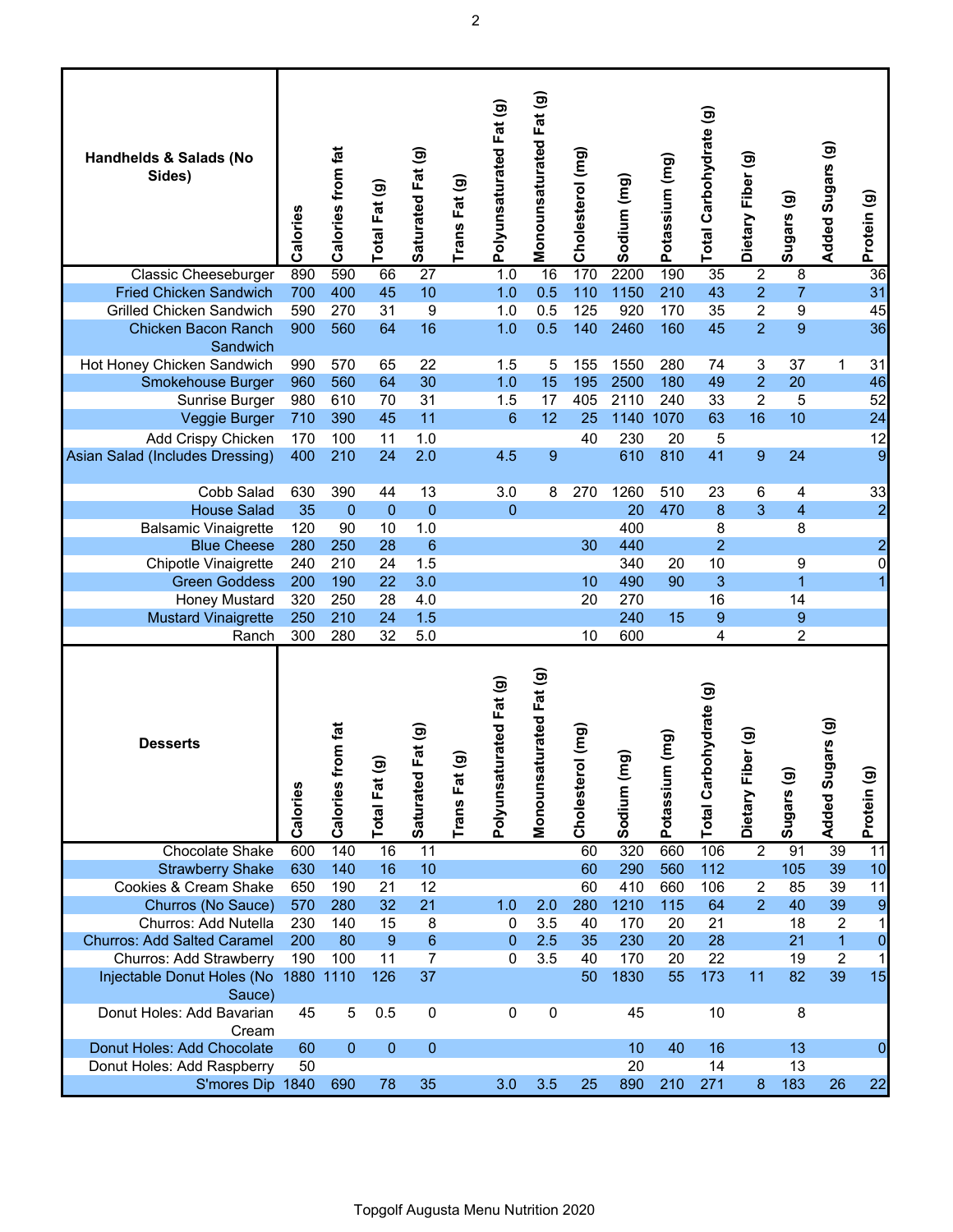| <b>Sides</b>                                       | Calories   | Calories from fat             | Total Fat (g)    | Saturated Fat (g)   | Trans Fat (g) | Polyunsaturated Fat (g) | Monounsaturated Fat (g) | Cholesterol (mg)             | Sodium (mg)    | Potassium (mg)    | Total Carbohydrate (g) | Dietary Fiber (g)        | Sugars (g)     | Added Sugars (g)        | Protein (g)             |
|----------------------------------------------------|------------|-------------------------------|------------------|---------------------|---------------|-------------------------|-------------------------|------------------------------|----------------|-------------------|------------------------|--------------------------|----------------|-------------------------|-------------------------|
| Side Carrot & Celery                               | 10         | $\pmb{0}$                     | 0                |                     |               |                         |                         |                              | 30             | 115               | 3                      |                          | $\mathbf 1$    |                         | $\overline{0}$          |
| <b>Side French Fries</b>                           | 410        | 270                           | 30               | 2.5                 |               |                         |                         |                              | 770            | 520               | 34                     | $\overline{2}$           | $\overline{2}$ |                         | $\overline{\mathbf{c}}$ |
| Side Fruit Cup                                     | 100        | 0                             | $\pmb{0}$        | 0                   |               | $\pmb{0}$               |                         |                              | 0              | 300               | 25                     | $\overline{c}$           | 20             |                         | 1                       |
| <b>Side Salad</b>                                  | 25         | $\pmb{0}$                     | $\mathbf{0}$     | $\mathbf{0}$        |               | $\overline{0}$          |                         |                              | 15             | 330               | 6                      | $\overline{2}$           | 3              |                         | $\overline{1}$          |
| <b>Kids</b>                                        | Calories   | Calories from fat             | Total Fat (g)    | Saturated Fat (g)   | Trans Fat (g) | Polyunsaturated Fat (g) | Monounsaturated Fat (g) | Cholesterol (mg)             | Sodium (mg)    | Potassium (mg)    | Total Carbohydrate (g) | Dietary Fiber (g)        | Sugars (g)     | Added Sugars (g)        | Protein (g)             |
| Jr Cheeseburger                                    | 460        | 240                           | $\overline{27}$  | $\overline{12}$     |               | 1.0                     | 8                       | 85                           | 1510           | 95                | 30                     | 1                        | $\overline{5}$ |                         | $\overline{22}$         |
| <b>Chicken Strips</b>                              | 340        | 200                           | 22               | 2.0                 |               |                         |                         | 80                           | 460            | 40                | 10                     |                          |                |                         | 25                      |
| <b>Grilled Cheese</b>                              | 370        | 200                           | 23               | 14                  |               | 1.0                     | 0                       | 65                           | 920            | 95                | 31                     | 1                        | 6              |                         | 11                      |
| Carrot & Celery                                    | 5          |                               |                  |                     |               |                         |                         |                              | 20             | 70                | $\overline{2}$         |                          |                |                         | $\boldsymbol{0}$        |
| <b>French Fries</b>                                | 270        | 180                           | 20               | 1.5                 |               |                         |                         |                              | 750            | 350               | 23                     | 1.                       | 1              |                         |                         |
| Fruit Cup                                          | 100        | 0                             | $\pmb{0}$        | $\pmb{0}$           |               | $\pmb{0}$               |                         |                              | 0              | 300               | 25                     | $\overline{c}$           | 20             |                         | 1                       |
| <b>Brunch</b>                                      | Calories   | <b>im</b> fat<br>Calories fro | Total Fat (g     | at (g)<br>Saturated | Trans Fat (g) | Polyunsaturated Fat (g) | Monounsaturated Fat (g) | (mg)<br>Cholesterol          | ଚ<br>Sodium (m | (mg)<br>Potassium | Total Carbohydrate (g) | er (g)<br>Eib<br>Dietary | ම<br>Sugars    | ars (g)<br>Sug<br>Added | Protein (g)             |
| <b>Breakfast Biscuit Sandwich</b>                  | 550        | 330                           | 37               | 23                  |               | 0.5                     | 2.0                     | 255                          | 1740           | 65                | 35                     | $\mathbf{1}$             | $\overline{5}$ |                         | $\overline{21}$         |
|                                                    |            |                               |                  |                     |               |                         |                         |                              |                |                   |                        |                          |                |                         |                         |
| Chicken & Biscuit Sandwich                         | 730        | 490                           | 55               | 32                  |               | 0.5                     | 4.5                     | 110                          | 1570           | 30                | 42                     | $\mathbf{1}$             | $\bf 8$        |                         | 20                      |
| Yogurt & Fruit Bowl                                | 330        | 80                            | $\boldsymbol{9}$ | 4.0                 |               | 1.0                     | 3.0                     | 3                            | 180            | 260               | 48                     | 5                        | 26             |                         | 17                      |
| Berry Blast - 16 fl oz                             | 170        | 10                            | 1.0              | 0                   |               | 0                       | 0                       |                              | 35             | 480               | 36                     | 3                        | 27             | 2                       | 6                       |
| Berry Blast - 20 fl oz                             | 210        | 15                            | 1.5              | 0                   |               | 0                       | $\mathbf 0$             |                              | 45             | 600               | 45                     | $\overline{4}$           | 33             | $\overline{2}$          | $\overline{7}$          |
| Super Greens - 16 fl oz<br>Super Greens - 20 fl oz | 450<br>560 | 210<br>260                    | 24<br>29         | 6<br>$\overline{7}$ |               | 3.5<br>4.5              | 10<br>12                | 3<br>$\overline{\mathbf{4}}$ | 180            | 980<br>230 1220   | 50<br>63               | 8<br>10 <sub>1</sub>     | 33<br>41       | $\overline{c}$<br>3     | 14<br>18                |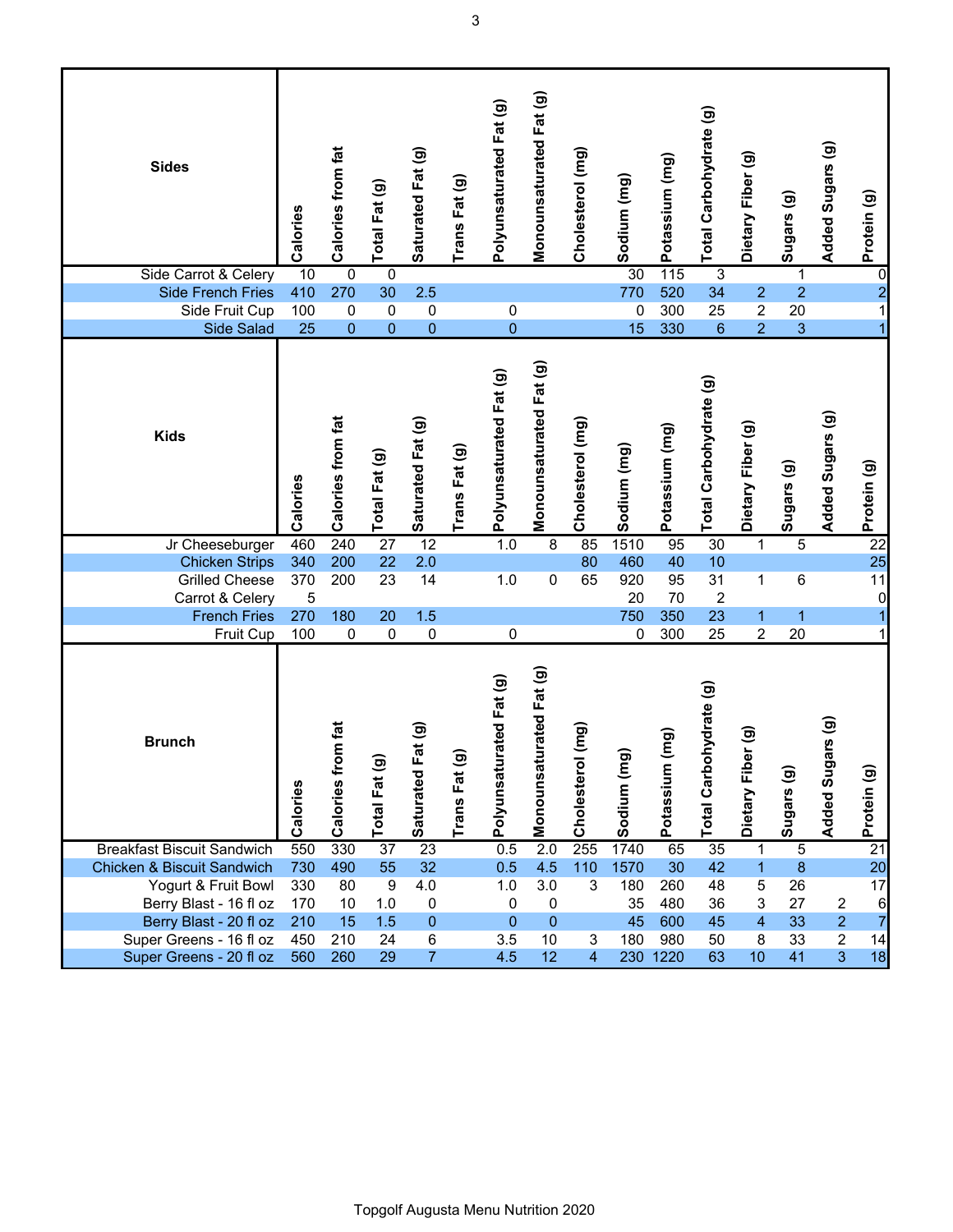| <b>Add Ons</b>                             | Calories            | Calories from fat                | Total Fat (g)           | Saturated Fat (g) | Trans Fat (g)      | Polyunsaturated Fat (g)           | Monounsaturated Fat (g)                 | Cholesterol (mg)     | Sodium (mg)     | Potassium (mg)     | Total Carbohydrate (g) | Dietary Fiber (g) | Sugars (g)       | Added Sugars (g)    | Protein (g)             |
|--------------------------------------------|---------------------|----------------------------------|-------------------------|-------------------|--------------------|-----------------------------------|-----------------------------------------|----------------------|-----------------|--------------------|------------------------|-------------------|------------------|---------------------|-------------------------|
| Side Asian Sauce                           | 140                 | 20                               | 2.0                     |                   |                    |                                   |                                         |                      | 580             |                    | 30                     |                   | 26               |                     |                         |
| Side Avocado                               | 160                 | 130                              | 15                      | 2.0               |                    | 2.0                               | 10                                      |                      | $\overline{5}$  | 490                | $\boldsymbol{9}$       | $\overline{7}$    |                  |                     | $\overline{\mathbf{c}}$ |
| Side BBQ Sauce                             | 120                 |                                  |                         |                   |                    |                                   |                                         |                      | 850             | 0                  | 33                     |                   | 30               |                     | $\frac{2}{3}$           |
| Side Bacon (1 Slice)                       | 45                  | 30                               | 3.5                     | 1.5               |                    |                                   |                                         | 10                   | 125             |                    |                        |                   |                  |                     |                         |
| Side Balsamic Glaze                        | 120                 |                                  |                         |                   |                    |                                   |                                         |                      | 15              | 60                 | 28                     |                   | 14               |                     | $\overline{0}$          |
| Side Buffalo Sauce                         | 50                  | 50                               | 6                       | 4.5               |                    |                                   |                                         | 15                   | 1920            |                    |                        |                   |                  |                     |                         |
| Side Chipotle Aioli                        | 340                 | 320                              | 36                      | 5.0               |                    |                                   |                                         | 15                   | 350             | $\mathbf 0$        | 3                      |                   | 3                | 3                   |                         |
| Side Egg                                   | 90                  | 60                               | $\overline{7}$          | 1.5               |                    | 0.5                               | 2.0                                     | 210                  | 70              | 65                 | 0                      |                   |                  |                     | $\,$ 6 $\,$             |
| Side Fresh Jalapenos                       | 15                  | 0                                | 0                       |                   |                    | 0                                 |                                         |                      | $\mathbf 0$     | 120                | 3                      | 2                 | $\boldsymbol{2}$ |                     | 1                       |
| Side Grilled Chicken                       | 230                 | 70<br>70                         | 8                       | 1.0               |                    |                                   |                                         | 100                  | 230             |                    | $\overline{2}$         |                   | $\overline{2}$   |                     | 39                      |
| Side Guac<br><b>Side Pickled Jalapenos</b> | 90<br>10            |                                  | $\overline{8}$          | 1.0               |                    | 1.0                               | 5                                       |                      | 160<br>980      | 280                | 5<br>$\overline{2}$    | 4                 | $\overline{2}$   |                     | $\mathbf 1$             |
| Side Pico De Gallo                         | 10                  | $\pmb{0}$                        | $\pmb{0}$               |                   |                    |                                   |                                         |                      | 150             | 130                | 3                      |                   | $\overline{2}$   |                     | $\mathbf 1$             |
| Side Pita Chips                            | 260                 | 90                               | 10                      | 1.0               |                    | 1.0                               | 8                                       |                      | 550             |                    | 38                     | $\overline{2}$    | $\overline{2}$   |                     | $\mathbf 6$             |
| Side Queso                                 | 310                 | 210                              | 24                      | 14                |                    |                                   |                                         | 70                   | 1080            | 70                 | 4                      |                   |                  |                     | 19                      |
| Side Salsa                                 | 15                  |                                  |                         |                   |                    |                                   |                                         |                      | 240             | 30                 | $\mathbf{3}$           |                   | $\overline{2}$   |                     | $\mathbf 0$             |
| Side Smash Sauce                           | 250                 | 220                              | 25                      | 3.5               |                    | 0                                 | 0                                       | 10                   | 510             | 20                 | 5                      |                   | 3                |                     | $\pmb{0}$               |
| Side Sour Cream                            | 120                 | 90                               | 10                      | $\overline{7}$    |                    |                                   |                                         | 40                   | 30              |                    | $\overline{2}$         |                   | $\overline{2}$   |                     | $\overline{a}$          |
|                                            |                     |                                  |                         |                   |                    |                                   |                                         |                      |                 |                    |                        |                   |                  |                     |                         |
| <b>Drinks</b>                              | lories<br>$\bar{e}$ | ories from fat<br>$\overline{c}$ | al Fat (g)<br>$\vec{P}$ | Saturated Fat (g) | ns Fat (g)<br>Trai | yunsaturated Fat (g)<br><b>Po</b> | nounsaturated Fat (g)<br>$\overline{M}$ | olesterol (mg)<br>ర్ | Sodium (mg)     | (m) unissa:<br>Pot | Total Carbohydrate (g) | Dietary Fiber (g) | Sugars (g)       | ded Sugars (g)<br>Ř | Protein (g)             |
| <b>Add Cucumber</b>                        | 30                  |                                  |                         |                   |                    |                                   |                                         |                      |                 |                    | $\overline{7}$         |                   | $\overline{7}$   |                     |                         |
| <b>Add Strawberry</b>                      | 35                  |                                  |                         |                   |                    |                                   |                                         |                      |                 |                    | 9                      |                   | 9                |                     |                         |
| Beermosa                                   | 260                 |                                  |                         |                   |                    |                                   |                                         |                      | 10              | 170                | 21                     |                   | 10               |                     | $\overline{c}$          |
| <b>Classic Lemonade</b>                    | 100                 | $\mathbf{0}$                     | $\mathsf{O}\xspace$     |                   |                    |                                   |                                         |                      | $\Omega$        | 30                 | 27                     |                   | 23               |                     | $\mathbf 0$             |
| Classic Mimosa                             | 130                 |                                  |                         |                   |                    |                                   |                                         |                      |                 | 115                | 8                      |                   | 7                |                     | $\boldsymbol{0}$        |
| Frozen Back Porch Lemonade                 | 220                 | $\mathbf{0}$                     | $\mathsf{O}\xspace$     |                   |                    |                                   |                                         |                      | 25              | 40                 | 60                     |                   | 56               | 15                  | $\overline{0}$          |
| Frozen Jack Daniel's & Coke                | 280                 |                                  |                         |                   |                    |                                   |                                         |                      | 40              | $\pmb{0}$          | 48                     |                   | 47               |                     |                         |
| Frozen Pina Colada                         | 460                 | 70                               | $\bf 8$                 | $\overline{7}$    |                    |                                   |                                         |                      | 80              | 400                | 80                     | 3                 | 72               |                     | 1                       |
| Frozen Spiked Back Porch                   | 300                 | $\overline{0}$                   | $\overline{0}$          |                   |                    |                                   |                                         |                      | 20              | 35                 | 54                     |                   | 50               | 14                  | $\overline{0}$          |
| Lemonade                                   |                     |                                  |                         |                   |                    |                                   |                                         |                      |                 |                    |                        |                   |                  |                     |                         |
| <b>House Bloody Mary</b>                   | 150                 | 10                               | 1.0                     |                   |                    | $\mathbf{0}$                      |                                         |                      | 1430            | 350                | 12                     | $\overline{2}$    | $6\phantom{1}6$  |                     | $\mathbf{1}$            |
| Maker's Spiked Cold Brew                   | 290                 | 35                               | 4.0                     | 2.0               |                    | $\overline{0}$                    | 0.5                                     | 10                   | 30              | 1040               | 25                     |                   | 10               | 3                   | $\overline{3}$          |
| <b>Moscow Mule</b>                         | 190                 |                                  |                         |                   |                    |                                   |                                         |                      | 5               | 25                 | 25                     |                   | 23               |                     | $\mathbf 0$             |
| PB&R Old Fashioned                         | 160                 |                                  |                         |                   |                    |                                   |                                         |                      |                 | 15                 | 10                     |                   | 3                |                     | 0                       |
| Peach Sweet Tea                            | 190                 | $\mathbf 0$                      | $\mathbf 0$             |                   |                    |                                   |                                         |                      | 15              | 70                 | 20                     |                   | 17               | $\boldsymbol{8}$    | $\mathbf 0$             |
| Spiked Strawberry Lemonade                 | 210                 | 0                                | $\mathbf 0$             |                   |                    |                                   |                                         |                      | 10              | 35                 | 23                     |                   | 19               |                     | $\mathbf 0$             |
| <b>Spiked Strawberry Shake</b>             | 540                 | 130                              | 14                      | $9\,$             |                    |                                   |                                         | 55                   | 270             | 520                | 72                     |                   | 65               | 36                  | 9                       |
| The King Boozie Shake                      | 540                 | 130                              | 14                      | 9                 |                    |                                   |                                         | 55                   | 270             | 510                | 76                     |                   | 58               | 36                  | $\overline{9}$          |
| <b>Topgolf Margarita</b>                   | 290                 |                                  |                         |                   |                    |                                   |                                         |                      | 480             | 80                 | 37                     |                   | 32               | $6\phantom{1}6$     | $\mathbf 0$             |
| <b>Topgolf Tea</b><br>Trop' Fruit Mai Tai  | 230<br>250          | $\pmb{0}$                        | 0                       |                   |                    |                                   |                                         |                      | 25<br>$\pmb{0}$ | 25<br>170          | 29<br>23               |                   | 25<br>20         |                     | $\pmb{0}$<br>1          |

Topgolf Augusta Menu Nutrition 2020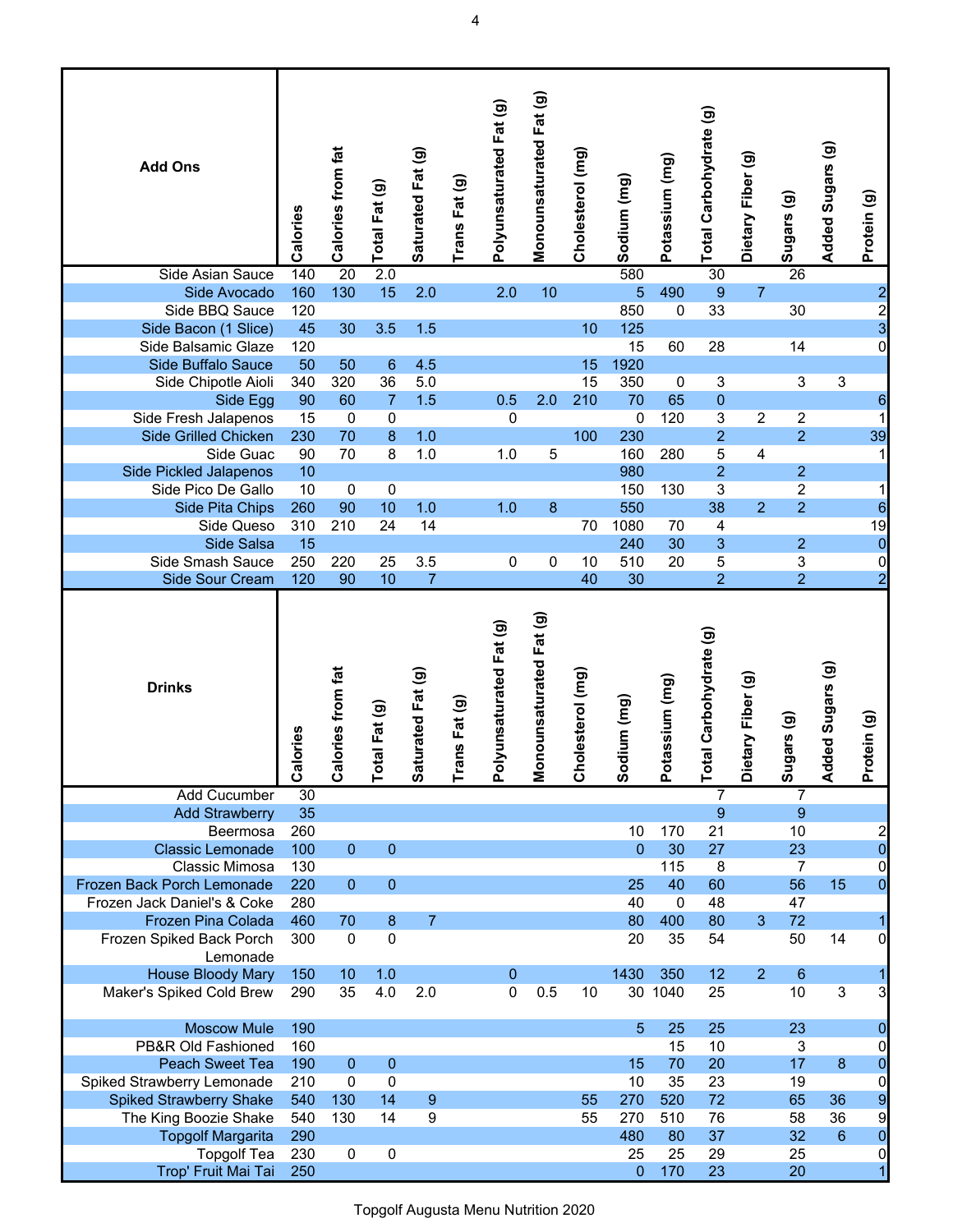These details list the "Top 8" allergens present in each menu item based on suppliers' ingredient statements. These ingredients may have also come into contact with, or are produced at, facilities that handle other allergens.

## **Topgolf Augusta - Common Allergens**

|                                                                  | Egg                       | Fish | Milk                      | Peanuts | Shellfish | Soy | Tree nuts                 | Wheat |
|------------------------------------------------------------------|---------------------------|------|---------------------------|---------|-----------|-----|---------------------------|-------|
| <b>Add Ons</b>                                                   |                           |      |                           |         |           |     |                           |       |
| Side Asian Sauce                                                 |                           |      | X                         |         |           | X   |                           | X     |
| Side Avocado                                                     |                           |      |                           |         |           |     |                           |       |
| Side BBQ Sauce                                                   |                           |      |                           |         |           | X   |                           | X     |
| Side Bacon (1 Slice)                                             |                           |      |                           |         |           |     |                           |       |
| Side Balsamic Glaze                                              |                           |      |                           |         |           |     |                           |       |
| Side Buffalo Sauce                                               |                           |      | $\boldsymbol{X}$          |         |           |     |                           |       |
| Side Chipotle Aioli                                              | X                         |      |                           |         |           |     |                           |       |
| Side Egg                                                         | $\boldsymbol{\mathsf{X}}$ |      |                           |         |           |     |                           |       |
| Side Fresh Jalapenos                                             |                           |      |                           |         |           |     |                           |       |
| Side Grilled Chicken                                             |                           |      |                           |         |           |     |                           |       |
| Side Guac                                                        |                           |      |                           |         |           |     |                           |       |
| Side Pickled Jalapenos                                           |                           |      |                           |         |           |     |                           |       |
| Side Pico De Gallo                                               |                           |      |                           |         |           |     |                           |       |
| Side Pita Chips                                                  |                           |      |                           |         |           |     |                           | X     |
| Side Queso                                                       |                           |      | $\boldsymbol{X}$          |         |           |     |                           |       |
| Side Salsa                                                       |                           |      |                           |         |           |     |                           |       |
| Side Smash Sauce                                                 | X                         |      |                           |         |           |     |                           |       |
| Side Sour Cream                                                  |                           |      | $\boldsymbol{\mathsf{X}}$ |         |           |     |                           |       |
| <b>Brunch (No Sides)</b><br><b>Breakfast Biscuit</b>             | $\boldsymbol{\mathsf{X}}$ |      | X                         |         |           | X   |                           | X     |
| <b>Chicken Biscuit</b>                                           |                           |      | $\mathbf x$               |         |           | X   |                           | X     |
|                                                                  |                           |      | $\mathbf x$               |         |           | X   | $\boldsymbol{\mathsf{X}}$ |       |
| <b>Yogurt Bowl</b><br><b>Burgers &amp; Sandwiches (No Sides)</b> |                           |      |                           |         |           |     |                           |       |
| <b>Classic Burger</b>                                            | X                         |      | X                         |         |           | X   |                           | X     |
| <b>Fried Chicken Sandwich</b>                                    | $\pmb{\mathsf{X}}$        |      | X                         |         |           |     |                           | X     |
| <b>Grilled Chicken Sandwich</b>                                  | $\boldsymbol{\mathsf{x}}$ |      | X                         |         |           |     |                           | X     |
| <b>JBR Chicken Sandwich</b>                                      | X                         |      | X                         |         |           | X   |                           | X     |
| Nashville Chicken Sandwich                                       | X                         |      | X                         |         |           |     |                           | X     |
| Smokehouse Burger                                                |                           |      | X                         |         |           | X   |                           | X     |
| Sunrise Burger                                                   | X                         |      | X                         |         |           |     |                           | X     |
| Veggie Burger                                                    | $\boldsymbol{X}$          |      | $\boldsymbol{\mathsf{X}}$ |         |           | X   |                           | χ     |
| <b>Desserts</b>                                                  |                           |      |                           |         |           |     |                           |       |
| <b>Chocolate Shake</b>                                           |                           |      | Χ                         |         |           |     |                           |       |
| Churros (No Sauce)                                               | X                         |      | X                         |         |           |     |                           | X     |
| Churros: Add Nutella                                             |                           |      | X                         |         |           | X   | X                         |       |
| <b>Churros: Add Salted Caramel</b>                               |                           |      | X                         |         |           |     |                           |       |
| Churros: Add Strawberry                                          |                           |      | X                         |         |           |     |                           |       |
| Donut Holes (No Sauce)                                           | X                         |      | X                         |         |           | X   |                           | X     |
| Donut Holes: Add Bavarian Cream                                  |                           |      |                           |         |           |     |                           |       |
| Donut Holes: Add Chocolate                                       |                           |      |                           |         |           |     |                           |       |
| Donut Holes: Add Raspberry                                       |                           |      |                           |         |           |     |                           |       |
| Oreo Shake                                                       |                           |      | X                         |         |           | X   |                           | X     |
| S'mores Dip                                                      |                           |      | X                         |         |           | X   | X                         | X     |
| <b>Strawberry Shake</b>                                          |                           |      | X                         |         |           |     |                           |       |
| Kid's (No Sides)                                                 |                           |      |                           |         |           |     |                           |       |
| Kid's Cheeseburger                                               |                           |      | X                         |         |           | X   |                           | X     |
| Kid's Chicken Tenders                                            |                           |      | $\pmb{\mathsf{X}}$        |         |           |     |                           | X     |
| Kid's Grilled Cheese                                             |                           |      | X                         |         |           | X   |                           | X     |
| <b>Kid's Sides</b>                                               |                           |      |                           |         |           |     |                           |       |
| Kid's Carrot & Celery                                            |                           |      |                           |         |           |     |                           |       |
| Kid's French Fries                                               |                           |      |                           |         |           |     |                           |       |
| Kid's Fruit Cup                                                  |                           |      |                           |         |           |     |                           |       |

Topgolf Augusta Allergens (C) MenuTrinfo, LLC 2020 Page 1/2